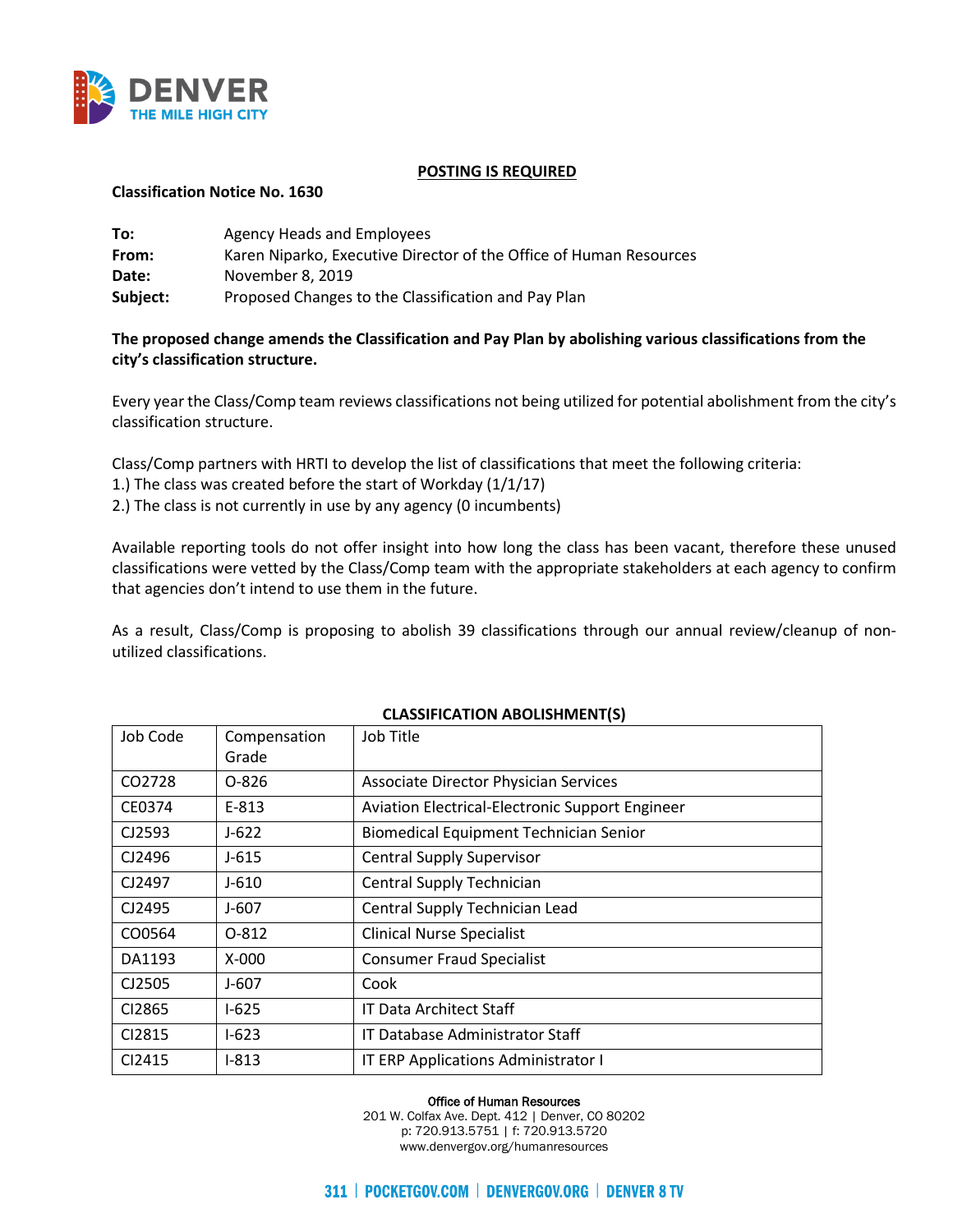

| CI2326 | $I-623$   | IT ERP Developer Staff                  |
|--------|-----------|-----------------------------------------|
| CI2329 | $I-623$   | IT ERP Systems Analyst Staff            |
| CL0354 | $L-625$   | Legal Research Appellate Assistant      |
| CV2150 | $V-615$   | Loan and Grant Processor                |
| CO2683 | $O-621$   | Mammography Technologist                |
| CO0590 | $O-813$   | <b>Nurse Practitioner</b>               |
| CO0592 | $0 - 811$ | <b>Nursing Administrator</b>            |
| CO0594 | $O-815$   | <b>Nursing Operations Manager</b>       |
| DC1162 | $X-000$   | <b>Office Administrator</b>             |
| CO0602 | O-809     | <b>Physical Therapist</b>               |
| CO2719 | $0 - 821$ | Physician                               |
| CO2720 | $O-823$   | Physician Advanced                      |
| CO2722 | $O-823$   | Physician Technical                     |
| CO2724 | $O-825$   | <b>Physician Technical Advanced</b>     |
| DA1197 | X-000     | Pre-Trial Investigator                  |
| CO0606 | $0 - 811$ | Psychologist                            |
| CO0608 | $O-813$   | Psychologist Supervisor                 |
| CV2009 | $V - 613$ | Real Property Appraiser Technician      |
| CO2678 | $O - 616$ | <b>Respiratory Therapist Senior</b>     |
| DA1201 | X-000     | Subpoena Server                         |
| DX2391 | X-000     | <b>Technology Coordinator</b>           |
| CA2695 | A-807     | <b>Therapist Licensed Masters Level</b> |
| CA2688 | A-807     | <b>Therapist Masters Level</b>          |
| DC1170 | $X-000$   | <b>Trial Support Services Clerk</b>     |
| CN2087 | $N-617$   | Vector Control Inspector                |
| DC1172 | X-000     | <b>Volunteer Coordinator</b>            |
| CJ2622 | $J-606$   | <b>Washing Machine Operator</b>         |

Per Career Service Rule 7-37 A – "If it is determined that changes to the Classification & Pay Plan are necessary, the effective date of any resulting changes to the Classification & Pay Plan shall be the beginning of the first work week following approval by the mayor or by the City Council over the mayor's veto. Provisional classifications resulting from changes to the Classification & Pay Plan may be used upon approval by the OHR Executive Director or Board but use for longer than six months is contingent upon City Council approval."

**Public Hearing:** Yes  $\boxtimes$  No  $\Box$  in accordance with Career Service Rule 7-21

# **Public Notice of Changes**

The scheduled time for the public hearing is **Thursday, November 21, 2019 at 9:00 AM** in the Webb Municipal